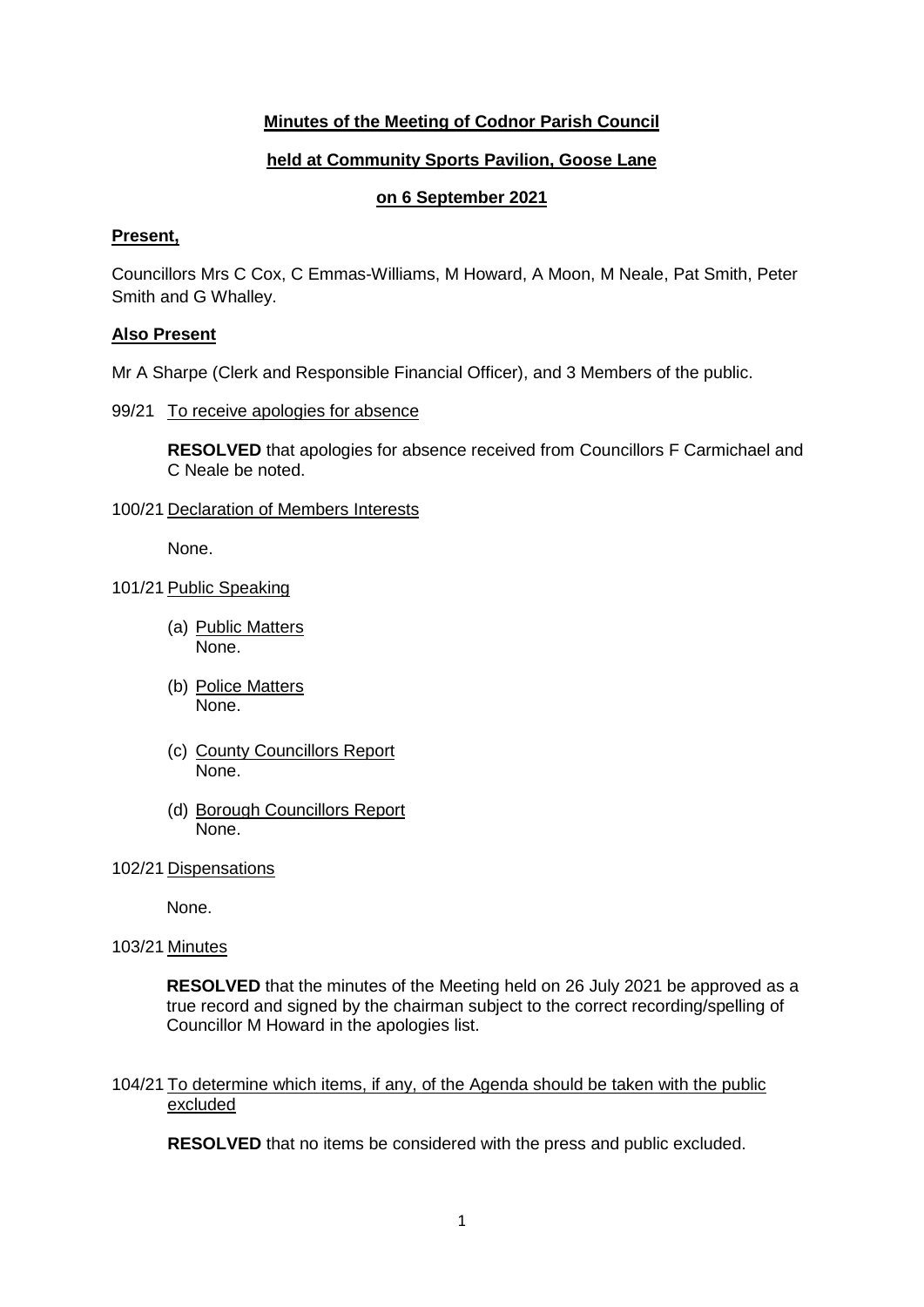#### 105/21 Chairman's announcements

The Chairman reported that it was recommended to include employee health and well-being post Covid into the appraisal system and suggested that urgent decisions on accessing funds be delegated to the appraisals panel.

It was **RESOLVED** to approve this.

#### 106/21 Leaders Report

The Leader reported on further vandalism/graffiti at the Brierley Road play area and announced that the annual accounts and return had been approved by the External Auditor.

#### 107/21 Environmental Matters

It was noted that the route for the proposed multi user path between Codnor and Ripley had now been walked and the next step was to talk to the school.

#### 108/21 Parish Council – Items for Decision/Action/Update

(a) Amber Valley Borough Council Local Plan – Alternative Spatial Strategy Options for Housing and Economic Growth – Consultation

Council considered a draft response to the above consultation document.

**RESOLVED** that the response now agreed be submitted.

(b) Covid 19 update and Bonfire and Fireworks and other event arrangements.

**RESOLVED** that the present position be noted and a final decision be taken on the Firework event at the next meeting.

(c) Tesco Express Land update

The latest position was reported and it was **AGREED** that the Clerk seek advice on an opening up order.

(d) Clock Tower Planting

Further to discussion at the previous meeting Council consider solutions to the long term planting issues at the Clock Tower Building. Council were informed in detail of a residents views to the options. **RESOLVED** that the preferred option is to build a small retaining wall around the planted areas. Costings would be obtained.

(e) Insurance Renewal

Council were awaiting a quotation from Came & Company for the renewal of the insurance policy due on 1 October 2021.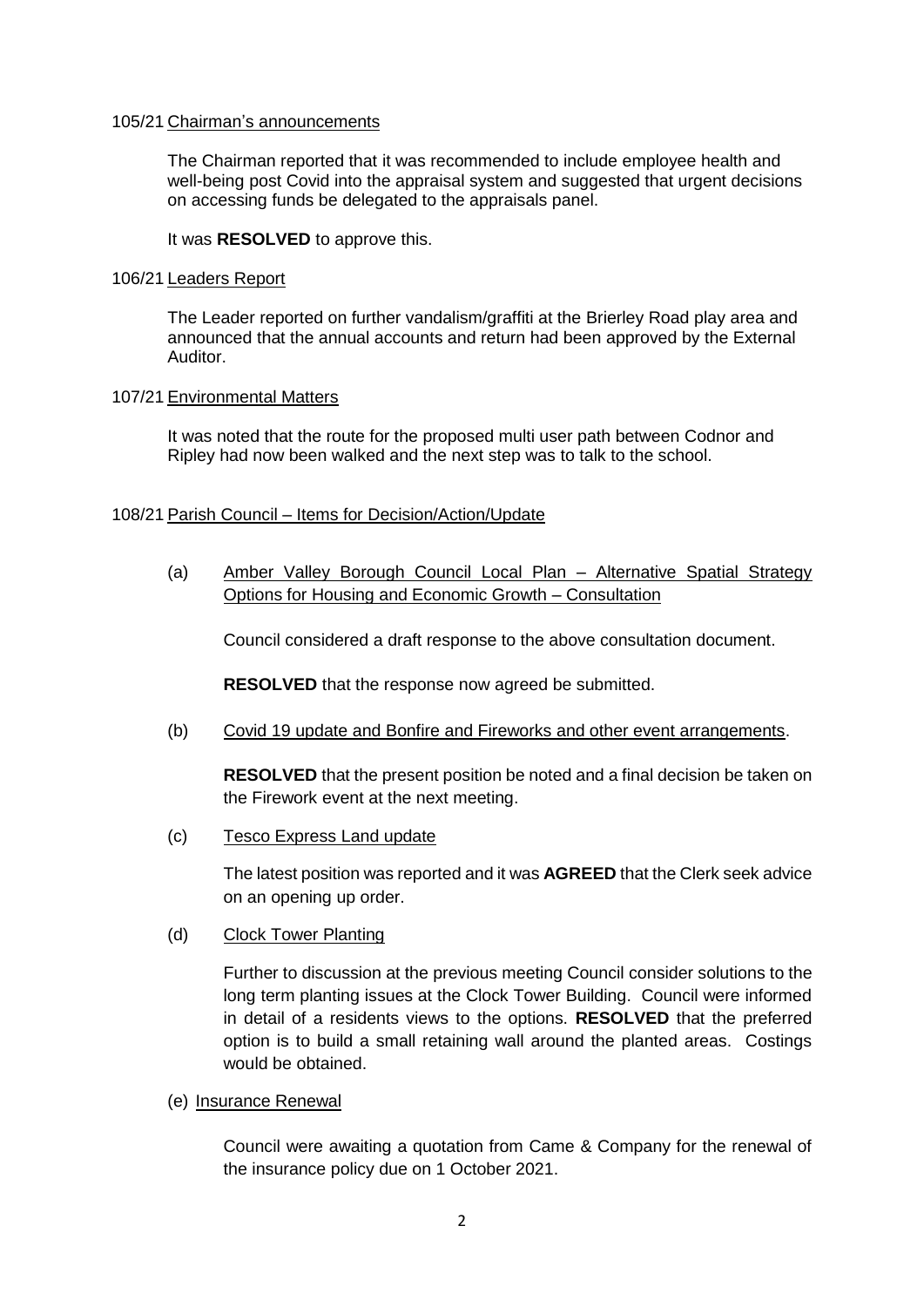**RESOLVED** that the acceptance of a quote for renewal of insurance be delegated to the Clerk in consultation with the Chairman and Vice Chairman.

## 109/21 Accounts for Payment

**RESOLVED** that the accounts for payment be approved.

| <b>Cheque</b>  | <b>Payee/Description</b>                                         | <b>Nett</b> | <b>VAT</b> | <b>Gross</b> |
|----------------|------------------------------------------------------------------|-------------|------------|--------------|
| <b>UT BACS</b> | <b>PW Salary</b>                                                 | 1104.18     | 0.00       | 1104.18      |
| <b>UT BACS</b> | <b>Clerk Salary</b>                                              | 659.11      | 0.00       | 659.11       |
| <b>UT BACS</b> | Tudor 3 invoices - Signs,<br>Footpath work, Land at<br>Mill Lane | 251.25      | 0.00       | 251.25       |
| <b>UT BACS</b> | JRB Dog bags                                                     | 273.60      | 54.72      | 328.32       |
| <b>UT BACS</b> | Pictorial - Bin Signage                                          | 100.00      | 20.00      | 120.00       |
| <b>UT BACS</b> | Pensions                                                         | 306.25      | 0.00       | 306.25       |
| <b>UT BACS</b> | Viking                                                           | 35.49       | 5.06       | 40.55        |
| <b>UT BACS</b> | Viking - Stamps/ink                                              | 35.49       | 5.06       | 40.55        |
| <b>UT BACS</b> | <b>HMRC</b>                                                      | 149.12      | 0.00       | 149.12       |
| <b>UT BACS</b> | Time Assured - Clock<br>Service                                  | 115.00      | 23.00      | 138.00       |
| <b>UT BACS</b> | Keptkleen - Toilet<br>cleaning                                   | 120.00      | 24.00      | 144.00       |
| <b>UT BACS</b> | T Richards Tree survey<br>report                                 | 300.00      | 60.00      | 360.00       |
| <b>UT BACS</b> | Mileage                                                          | 27.00       | 0.00       | 27.00        |
| <b>UT BACS</b> | Defib Battery                                                    | 152.00      | 30.40      | 182.40       |

## 110/21 Planning and Licensing

Council considered the latest planning applications –

**RESOLVED** that the following planning applications be noted and one objection be submitted as set out below –

| AVA/2021/0647 | <b>Land at Codnor</b><br>Denby Lane,<br><b>Stable block</b> | Permitted |
|---------------|-------------------------------------------------------------|-----------|
|               |                                                             |           |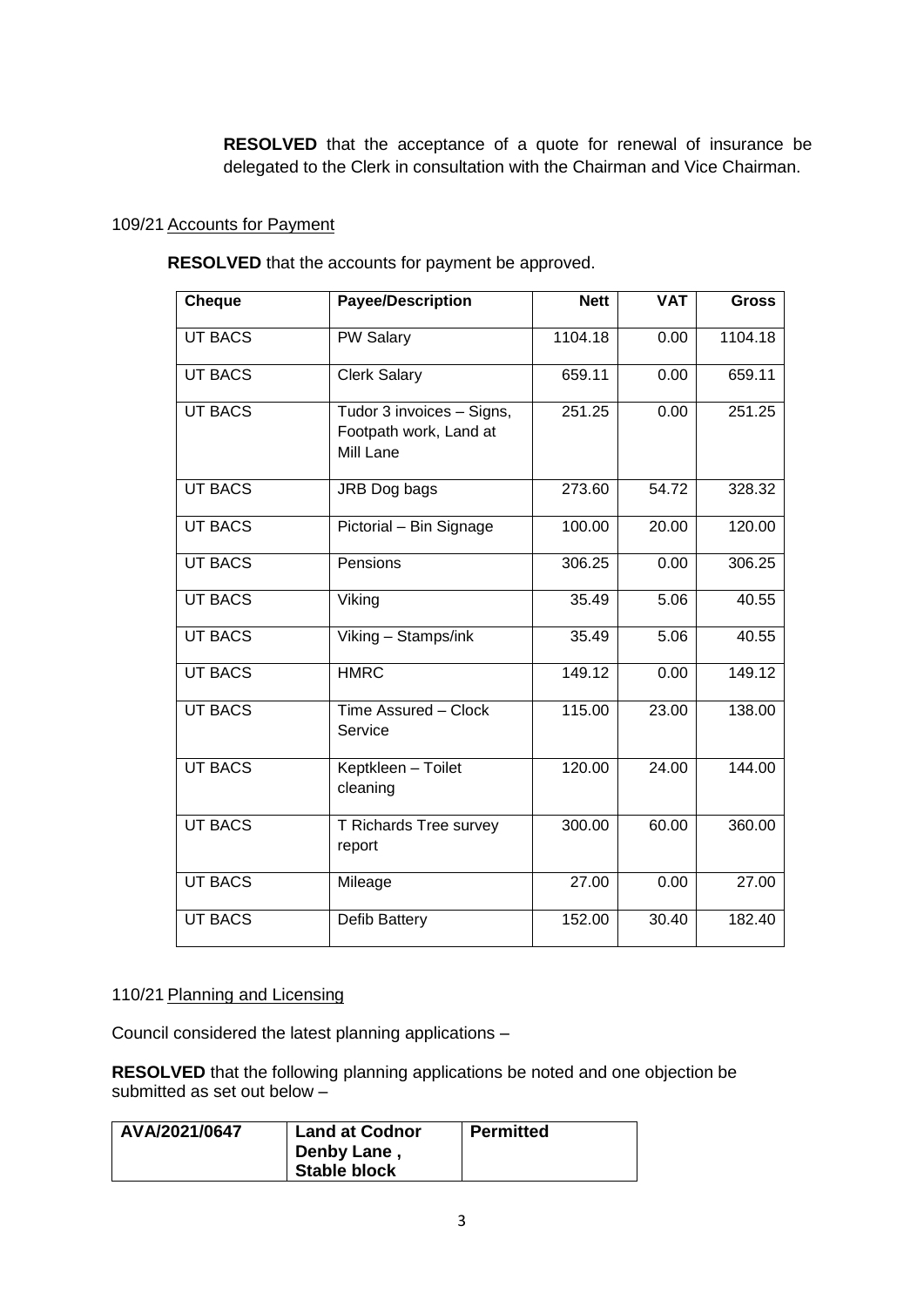| AVA/2021/0719 |                                                       | <b>Permitted</b>  |
|---------------|-------------------------------------------------------|-------------------|
|               | <b>Ripley TC</b><br>information board                 |                   |
| TRE/2021/1003 | <b>St James Church</b>                                | <b>Permitted</b>  |
|               | <b>Codnor Denby</b>                                   |                   |
|               | <b>Lane Codnor</b>                                    |                   |
|               |                                                       |                   |
| AVA/2021/0666 | 19 West Hill, Rear                                    | <b>Permitted</b>  |
|               | floor extension                                       |                   |
| AVA/2021/0672 | <b>Land at 2 Wright</b><br><b>Street, Byron Court</b> | Withdrawn         |
| AVA/2021/1093 | Cattermole.                                           | <b>Approved</b>   |
| AVA/2021/0517 | Land Rear 1 The<br>Orchard,                           | <b>Permitted</b>  |
| TRE/2021/0991 | <b>46 Heanor Road</b>                                 | <b>Permitted</b>  |
| AVA/2021/0874 | 80 Glasshouse                                         | No comment.       |
|               | <b>Hill Codnor</b>                                    |                   |
|               | <b>Ripley</b>                                         |                   |
|               |                                                       |                   |
|               |                                                       |                   |
|               | New external                                          |                   |
|               | wheelchair                                            |                   |
|               | accessible ramp.                                      |                   |
|               | <b>Existing windows</b>                               |                   |
|               | and doors to rear                                     |                   |
|               | elevation to be                                       |                   |
|               |                                                       |                   |
|               | adapted.                                              |                   |
| AVA/2021/0844 | 96 Holborn View                                       | <b>No Comment</b> |
|               | <b>Codnor Ripley</b>                                  |                   |
|               | <b>Derbyshire DE5</b>                                 |                   |
|               | 9RF                                                   |                   |
|               |                                                       |                   |
|               | Part change of                                        |                   |
|               | use of dwelling                                       |                   |
|               | house to child                                        |                   |
|               |                                                       |                   |
|               | minding                                               |                   |
|               | <b>business</b>                                       |                   |
|               |                                                       |                   |

Objection to be sent –

# **Planning Application AVA/2021/0903 Land at 2 Wright Street Byron Court Codnor**

Codnor Parish Council strongly objected to the original application (AVA/2021/0672) and our objections still stand for this new updated application for the site. The Parish Council would have grave concerns if this was approved due to the following issues –